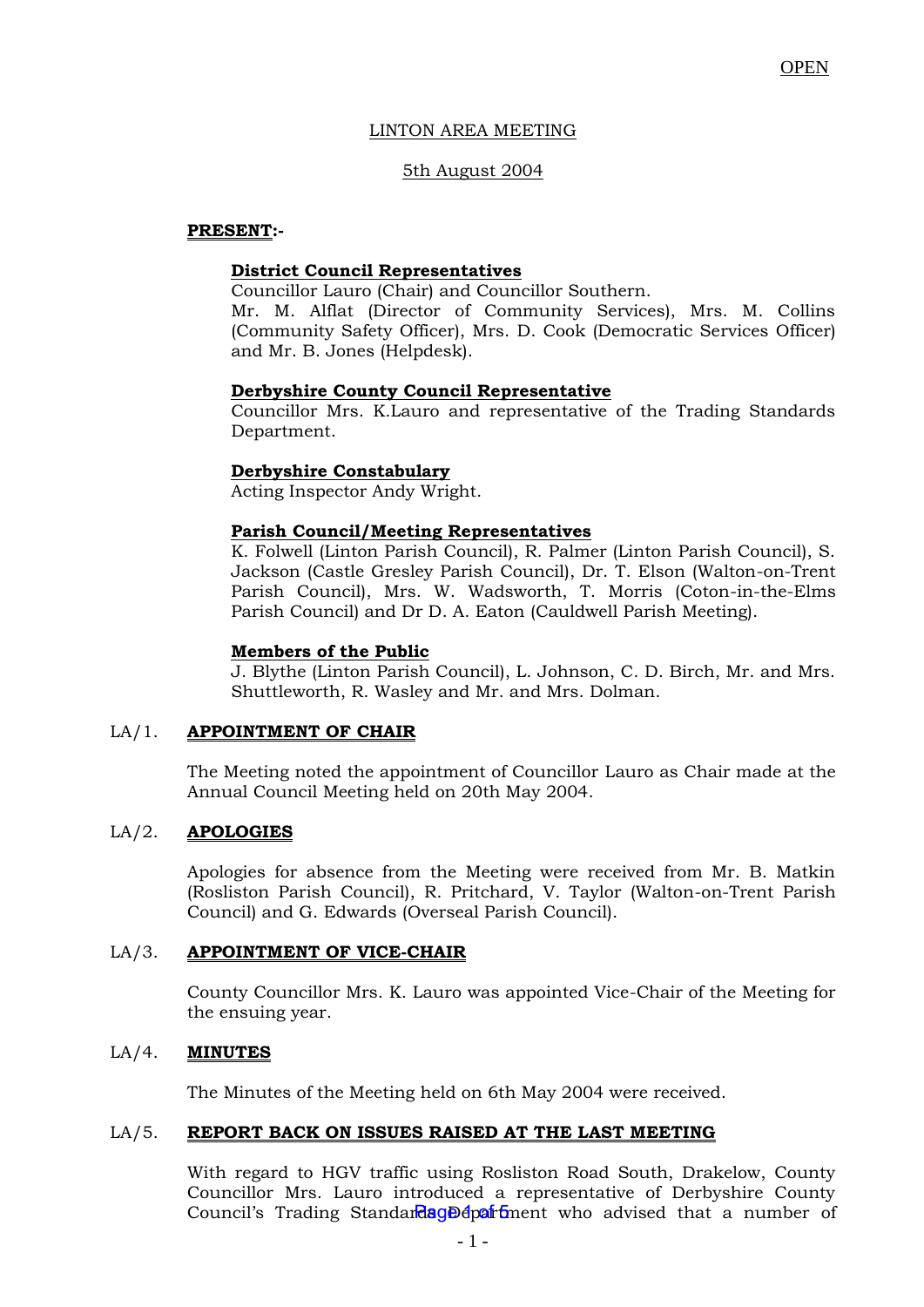people had been prosecuted by the Trading Standards in the area. Checks had been carried out at Woodville Road, Overseal, Church Gresley and at Catton Hall and five lorries were found to be over the weight restriction. The Trading Standards Officers were to be working with the Police to issue fixed penalty notices and complaints were not being ignored. Mr. Dolman expressed concern that Drakelow had not been checked and that the Officer did not seem to be aware of the problems raised on numerous occasions at the Linton Area Meeting. Specific details were passed to the Officer accordingly who agreed to check the situation at Rosliston Road South. Mr. Dolman advised that he was concerned that this was part of an ongoing problem. Traffic calming measures had been promised but rumble strips not introduced and only some of the signs promised had been erected.

Acting Inspector Andy Wright advised that all 13 Beat Officers were now using equipment to detect speeding. A resident of Coton-in-the Elms expressed concern that one of the speed cameras used to detect speeding in the Village of Coton-in-the-Elms had been erected in a place where drivers automatically slowed down. She had heard a rumour that another camera had been stolen and therefore proper monitoring within Coton had not take place. S. Jackson reported that speeding was a problem at the A444 Cadley Island and at the bottom of the Castle Gresley by-pass. County Councillor Mrs. Lauro advised that she had asked Mr. P. Leigh of Derbyshire County Council to attend the Meeting to address such issues but he had been unable to due to other commitments. The Chair expressed concern that there were not enough Police in place to combat speeding. J. Blythe stated that the Chair should ensure that County Council Officers and Police Representatives were present but was advised that the District Council was not able to make such demands. J. Blyth requested that an action plan be submitted to the next Meeting outlining work undertaken on highway matters between Meetings.

The Democratic Services Officer advised the Meeting that Derbyshire County Council had its own local area committees which members of the public could attend. A representative of the Highways Department would be available at all such meetings to answer queries on highway matters. Future meetings were to be held on 20th October 2004 and 5th January and 9th March 2005, venues to be confirmed. The Democratic Services Officer advised the Meeting that should anyone wish to attend the County Council Local Area Committees to raise highway matters they could contact her and she would advise of venues as soon as the County Council had confirmed them.

The Director of Community Services gave a progress report on the usage of Gate No. 2 at Roger Bullivant's, Drakelow. He stated that in 2000 a planning application was permitted under application reference 9/2000/1120 for the erection of a new manufacturing facility with alterations to Gate No. 2 access and a traffic impact assessment detailing the core movements. This included details of approved vehicle movements in connection with sundry work on the site. The use of the existing access which had been assessed as substandard would be unauthorised but the site had been inspected recently on several occasions and the gates were found to be closed and padlocked with no tyre tracks or other evidence of regular use observed. Mr. Dolman expressed concern regarding the possible chopping down of trees in the locality and it was agreed to investigate this matter and respond accordingly. The Chair stated that his recollection was that the planning application had stated that any felled trees would have to be replaced. A resident queried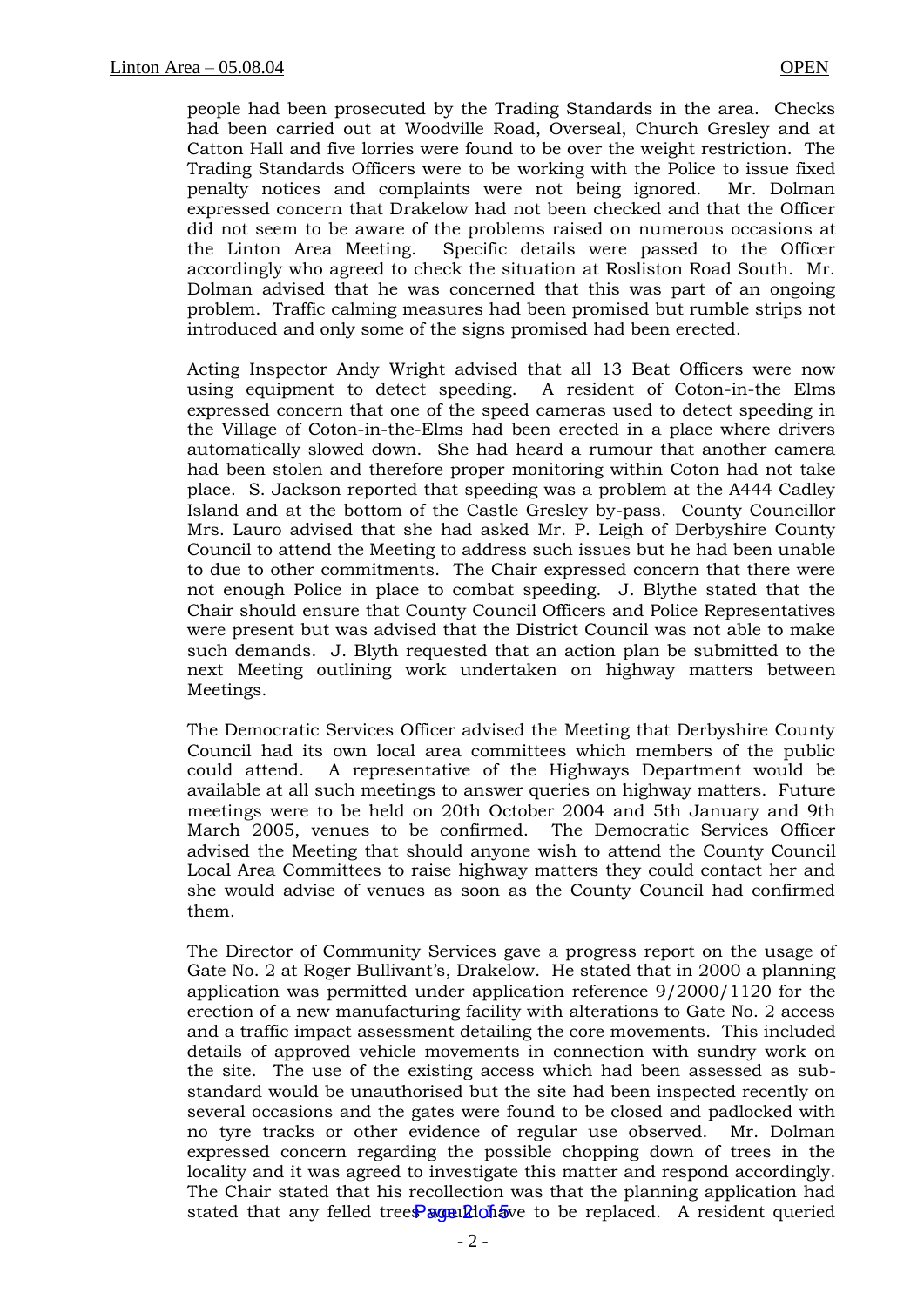whether the planning application for felling was made in retrospect and it was agreed to confirm this matter at the next Meeting. Mr. Dolman expressed concern regarding traffic on the bend and traffic coming in and out of the gate. Councillor Southern advised that Derbyshire County Council had been concerned in the past about the drop in the road on that bend and this would need to be addressed before the gates could be opened.

#### LA/6. **PUBLIC QUESTION TIME AND SUGGESTIONS FOR FUTURE LOCAL DISCUSSION ITEMS**

A discussion took place regarding anti-social behaviour in Coton-in-the-Elms. A meeting had been held in the Village where representatives of the Police were present in June 2004. Concern was expressed that no follow-up support to provide activities for young people had been made. Michelle Collins advised of the Youth Engagement through Sport Officer based at the District Council who had contacts to employ mobile youth facilities. He also had direct contact with the Youth Service. It was agreed to ask Ian to attend a future Meeting and talk about his role.

A resident of a sheltered housing accommodation expressed concern about grass being cut by the District Council and cuttings left which could prove dangerous, as slippy when wet. He also referred to receiving a letter from the District Council in April stating that the hedge between the Linton sheltered housing accommodation and the Vicarage would be cut within 28 days but this had still not been done. The Director of Community Services apologised and agreed to action the matter immediately.

Mr. T. Morris of Greenacre Park, Coton-in-the-Elms referred to a visit by the refuse collection vehicle which collected brown bins recently and stated that the wagon had left so much waste on the site that the smell had been horrendous. The road sweeper had been sent out but this had not been effective. Concern was expressed that the wrong type of vehicle was being used. Mr. Morris stated that District Council Officers had attended following complaints he had made who had confirmed that the wrong type of vehicle was being used for the purpose and suggesting that he should approach his Councillors to ask the District Council to provide a proper vehicle fit for the purpose. The Director of Community Services advised that Mr. Morris had been advised incorrectly and stated that such vehicles were only designed to take a certain amount of liquid. He agreed to respond to Mr. Morris following an investigation of this particular complaint. Councillor Southern expressed his disappointment at the incident.

Mrs. Palmer asked for more Police presence at the Linton Village Hall. She advised of a recent incident whereby white paint had been used to graffiti the area and the alleged culprits names painted on the walls. She asked for appropriate action from the Police accordingly. The Director of Community Services advised that Meetings were planned to look at the security of the Village Hall and that Debbie Charlton, the Local Beat Officer was taking positive action on this matter. S. Jackson advised that Debbie Charlton had patrolled Castle Gresley in 'plain clothes' recently, having much success.

A resident queried whether Coton-in-the-Elms Community Centre would be eligible for a grant for car parking resurfacing and was advised to apply to the Community Partnership Scheme.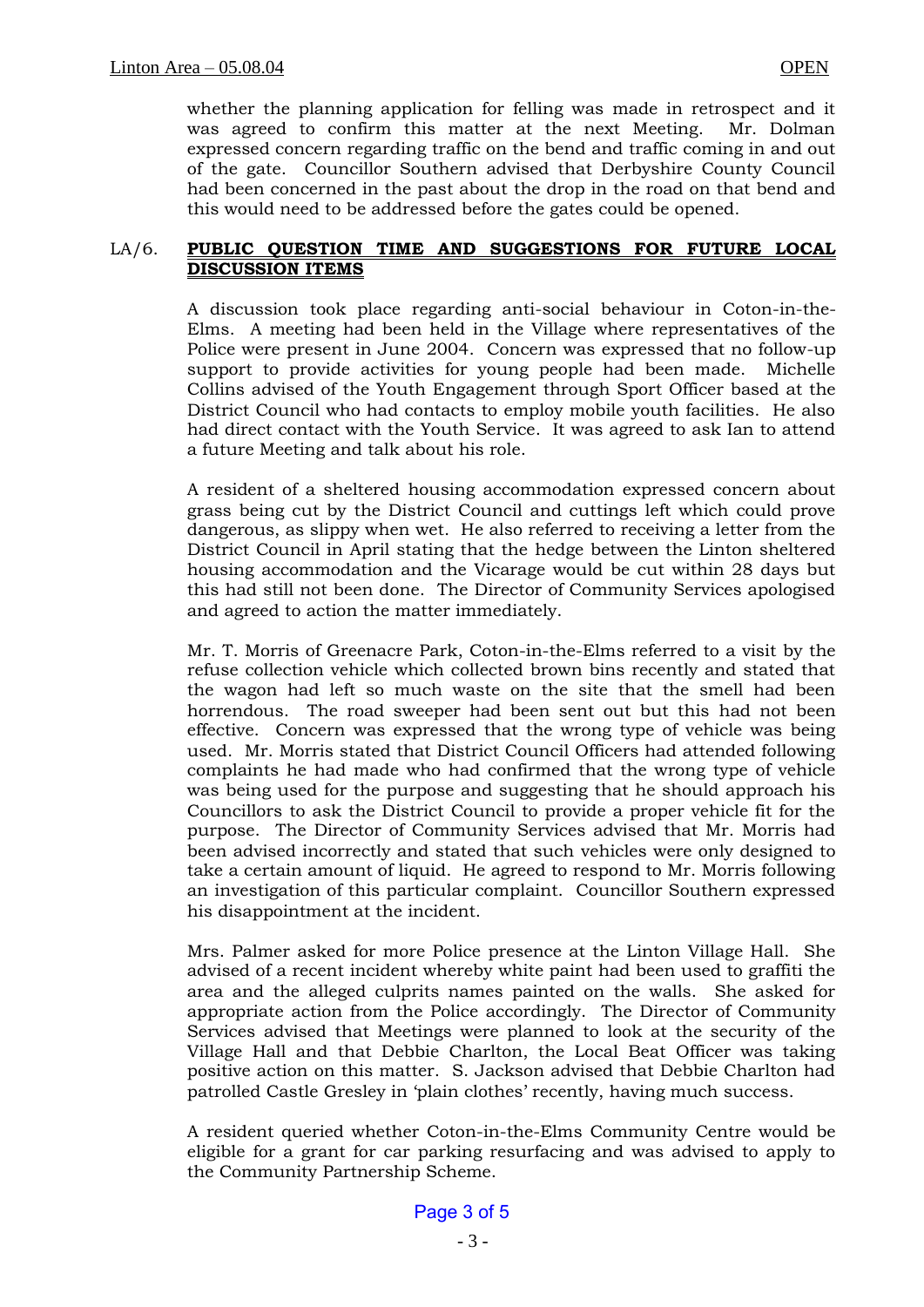#### LA/7. **DATE OF NEXT MEETING**

It was reported that the next Linton Area Meeting would be held on Wednesday, 3rd November 2004, the venue to be confirmed.

#### LA/8. **CRIME AND DISORDER UPDATE**

Michelle Collins, the Community Safety Officer gave a presentation to the Meeting. She advised that the Crime and Disorder Partnership was a local partnership between the Police, Local Authorities, Health, Probation, Voluntary Services and the Fire Services etc. The Partnerships' priorities contained within the 2002/05 Strategy were house burglary, auto crime, fear of crime, anti social behaviour, substance misuse and violent crime (domestic abuse). The Partnership was resourced by a Police Liaison Officer, an Anti Social Behaviour Officer, a Community Safety Officer, a Community Drugs Officer and a part-time Community Engagement Officer. Michelle gave an overview of projects currently being run by the Partnership which included a Safer Homes for South Derbyshire Scheme (Man in a Van), skateboard parks at Swadlincote and Hilton, a Youth Needs Survey (involving liaison with 4,000+ young people), Burglar Alarm Installation Scheme, Environmental Improvements (involving the cleaning-up at Goseley Estate, Hartshorne), a Domestic Abuse Campaign and a project to support parents of drug users. Michelle also advised the Meeting that the Partnership was undertaking new work in the areas of Anti Social Behaviour Orders, starting a mediation service, an abandoned vehicle scheme and sports and arts development opportunities. A Liberation Day had been held during May 2004 and a School Safety Day involving 300+ children including a theatre production on anti social behaviour was being organised. The Meeting was advised that of the statistics relating to crime for the District and the successful work of the Partnership in that there had been no repeat victims of house burglary. It was reported that the Partnership's proposals for 2004/05 included a Domestic Abuse Drop In Centre, a Neighbourhood Watch Support Scheme, an Anti Social Behaviour Response Team, environmental improvements and new facilities and activities. The timetable for the launch of the Crime and Disorder Strategy for 2005/08 was outlined.

A general discussion took place regarding anti-social behaviour problems in the Castle Gresley and Linton areas. It was reported that an Anti-social Behaviour Officer had been recruited to work with the Probation, Police, Youth Service and education establishments to tackle anti-social behaviour and would be taking on much work on the problems reported. A Safer Derbyshire Anti-social Behaviour Co-ordinator would also be working to coordinate work within the County. A resident stated that there was a need to ensure that authorities did not spend too much time asking what was needed. The Chair advised that the District Council had been criticised in its CPA Inspection that it was not consulting enough with younger people.

# LA/9. **BEAT 625**

S. Jackson of Castle Gresley advised that P.C. Debbie Charlton covered Beat 625. She was looking to set up a group of parish councils, meeting on a monthly basis, so that she could attend this one Meeting and have contact with all parish councils rather than attend all of the parish council meetings. Those involved were also looking for the Derbyshire Association of Local Councils (DALC) to come to this particular meeting. Andy Wright advised that a letter was going to Ragepants councils in this regard and the first